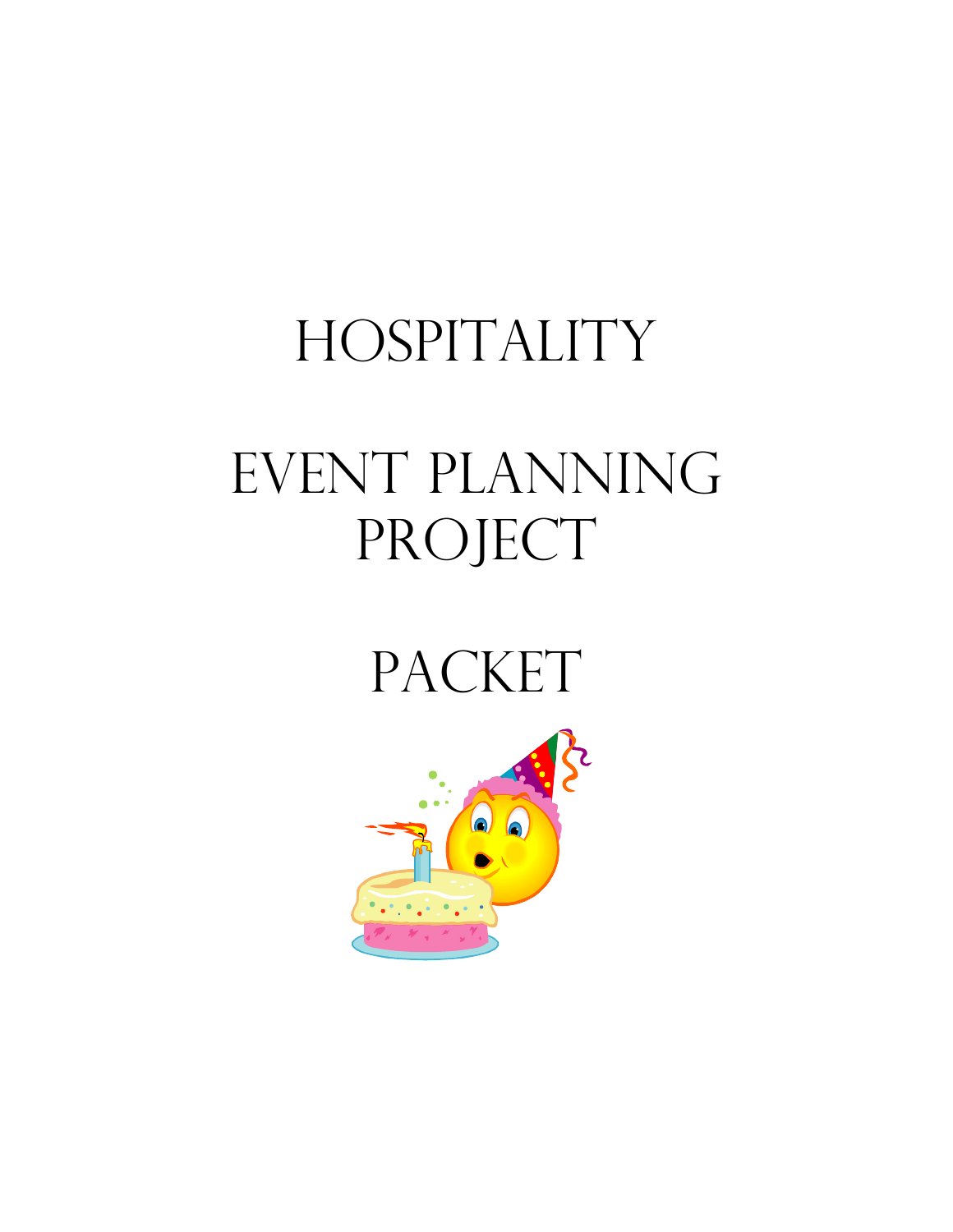## **Project Overview**

You will plan an event of your choice start to finish as if you are an event planner. Paying attention to details is essential. You will create a visual picture of your event by creating a diorama or drawing showing the look and feel of your event. You will also create a booklet that contains your event's budget, venue contracts, vendor contracts, floor plan, guest list, To-Do list, menu, and time schedule. You will also make an invitation, an item from your menu, and sample decoration for your event. Finally, you will present your project during the annual Art Exposition so your parents and community can see all of your hard work.

## **Breaking down the Project**

I suggest that you complete the project in pieces. It is absolutely impossible to finish this project the night before it is due! You have almost the entire semester to work on it and some class time as well. Working a little bit each week will make this task a whole lot easier.

## **Parts of the Project**

| <b>Event Description</b>    | <b>Floor Plan</b>              |
|-----------------------------|--------------------------------|
| To Do List                  | Program                        |
| Venue                       | Materials & Supply List        |
| Invitation                  | Entertainment                  |
| Menu                        | <b>Budget</b>                  |
| <b>Table Setting</b>        | Vendors                        |
| <b>Seating Arrangements</b> | <b>Hosting Brochure</b>        |
| Decorations                 | <b>Exposition Presentation</b> |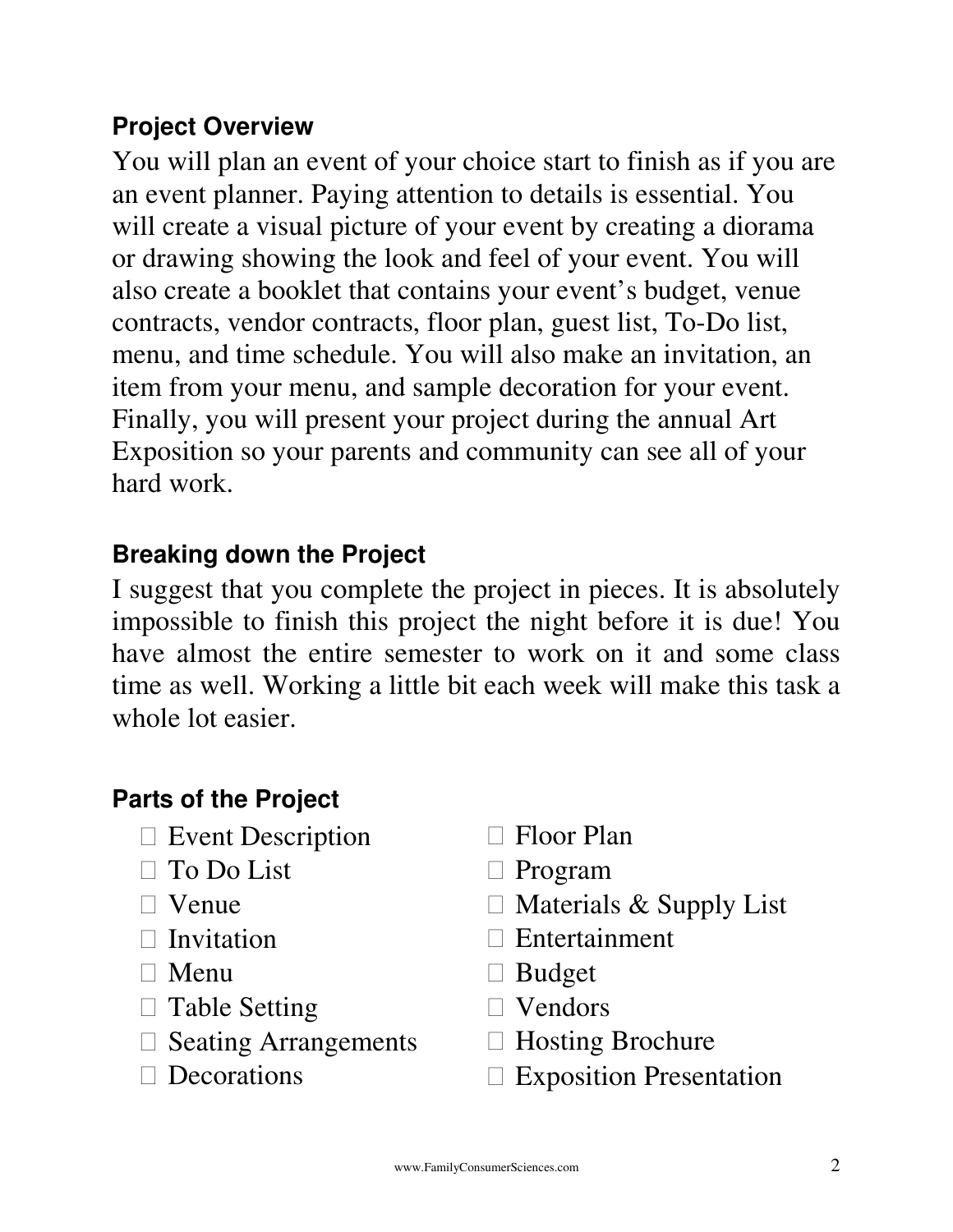## **Event Description**

Write a thorough and concise paragraph conveying a mental image of your event. Include the reasons for the event, celebration or party. The purpose and theme should tie together. For example, Cowboy Matt's birthday party is barbeque rodeo themed because the party is in honor of Matt- who likes the cowboy lifestyle. You need to also explain the theme of your event which is a unifying idea that is reinforced throughout the activities, food, decorations, etc. of the celebration. Describe the ambiance or mood and atmosphere of the environment (the party). Some examples of ambiance would be formal, semi formal, casual, energetic, calm, peaceful, or lively. Describe what you plan on doing at this event for entertainment. Entertainment or activities can vary depending on the type of the event from conference lectures, dancing, watching a movie, to playing games. State the number and type of people you are inviting and why you are inviting them. Your event description should be free from spelling and grammar errors.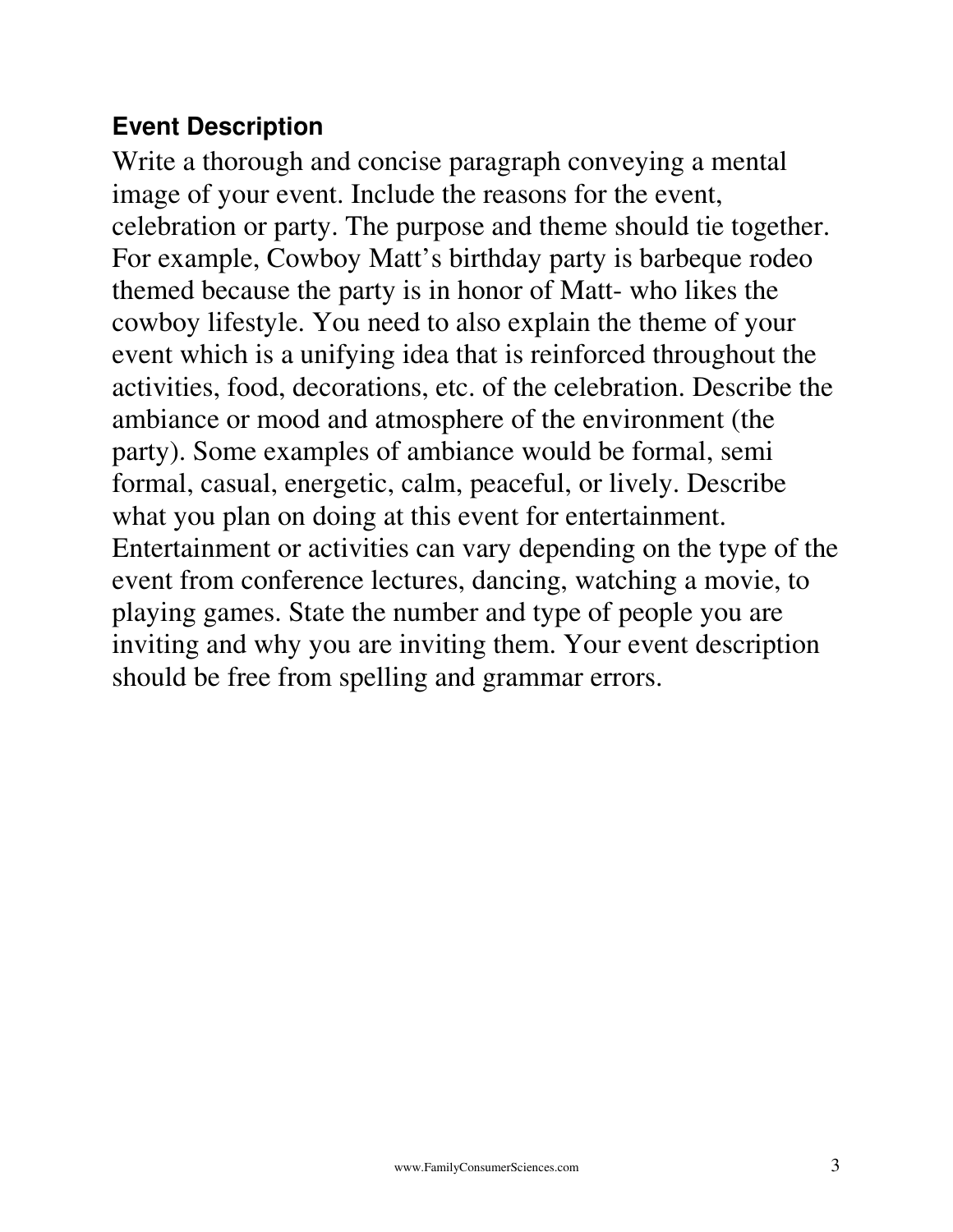## **To Do List**

The "To Do List" is a list of all the things that need to be done before and leading up to when the guests arrive. The list should include all things that need to be done for a successful event. The list should be organized chronologically for example, 3 months before, 2 months before, one week before, one day before, one hour before, etc. The list should be typed and formatted in such a way that it is easy to read. The list should be well coordinated with other event documents for example you can't tell me in your budget that you purchase the cake from the store but not write pick up cake from the store in your "To Do List." Your list should give you enough time to complete tasks, and your tasks should be planned at an early enough date/time to minimize stress. So you should not have 20 significant tasks to do all within the hour before guests arrive.

### $Exannle$

| Two Weeks Before                                                                                   |                                                                                                                                              |
|----------------------------------------------------------------------------------------------------|----------------------------------------------------------------------------------------------------------------------------------------------|
| Decíde theme, menu, recípes                                                                        |                                                                                                                                              |
| Make & Send out invitations                                                                        |                                                                                                                                              |
| Purchase craft supplies                                                                            | Day Before                                                                                                                                   |
| Two Days Before<br>• Purchase groceries<br>Iron Table Cloths<br>• Prepare favors<br>· Make Napkins | Make Chocolate Cake §<br>Chocolate dipped strawberries<br>· Píck up kítchen, dínníng<br>room, & living room<br>Dust<br>• Set up extra tables |
|                                                                                                    | Take out decorations<br>• Gather Craft Supplies                                                                                              |
|                                                                                                    | Food Prep                                                                                                                                    |
|                                                                                                    | Make ICE<br>www.FamilyConsumerSciences.com<br>4                                                                                              |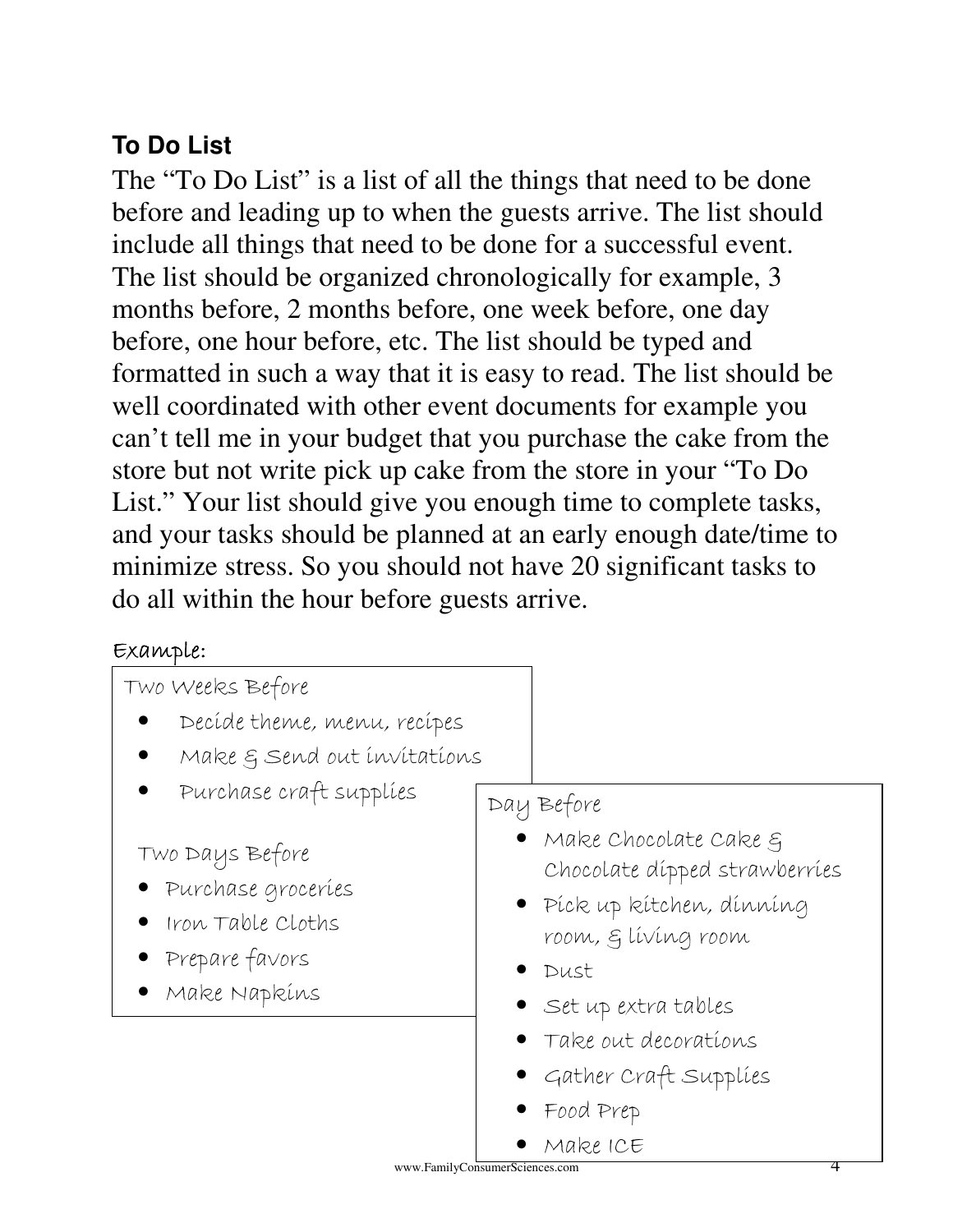## **Venue**

A venue is the location or place where your event is hold. For informal events this is usually your house, however for formal events such as conferences or weddings the venue would be at a hotel or banquet hall. Renting a facility to hold your event requires a contract. The contract will specify things such as when the deposit is due, when you can go and set up, what you can and can't do at the event (ex. no smoking, no throwing rice, etc). If you are planning on renting a venue you must provide the contract in your booklet.

## **Invitation**

There are many ways of inviting people to events but for the purpose of this class you will be required to send an invitation. You do however have a choice between sending an online invitation through www.evite.com, purchasing premade invitations, or by hand making invitations. You also need to create a list in excel with names and addresses of each person you are inviting to the event. Names and addresses can be fictions. If you purchase your invitations from a vendor online you need to provide their order form.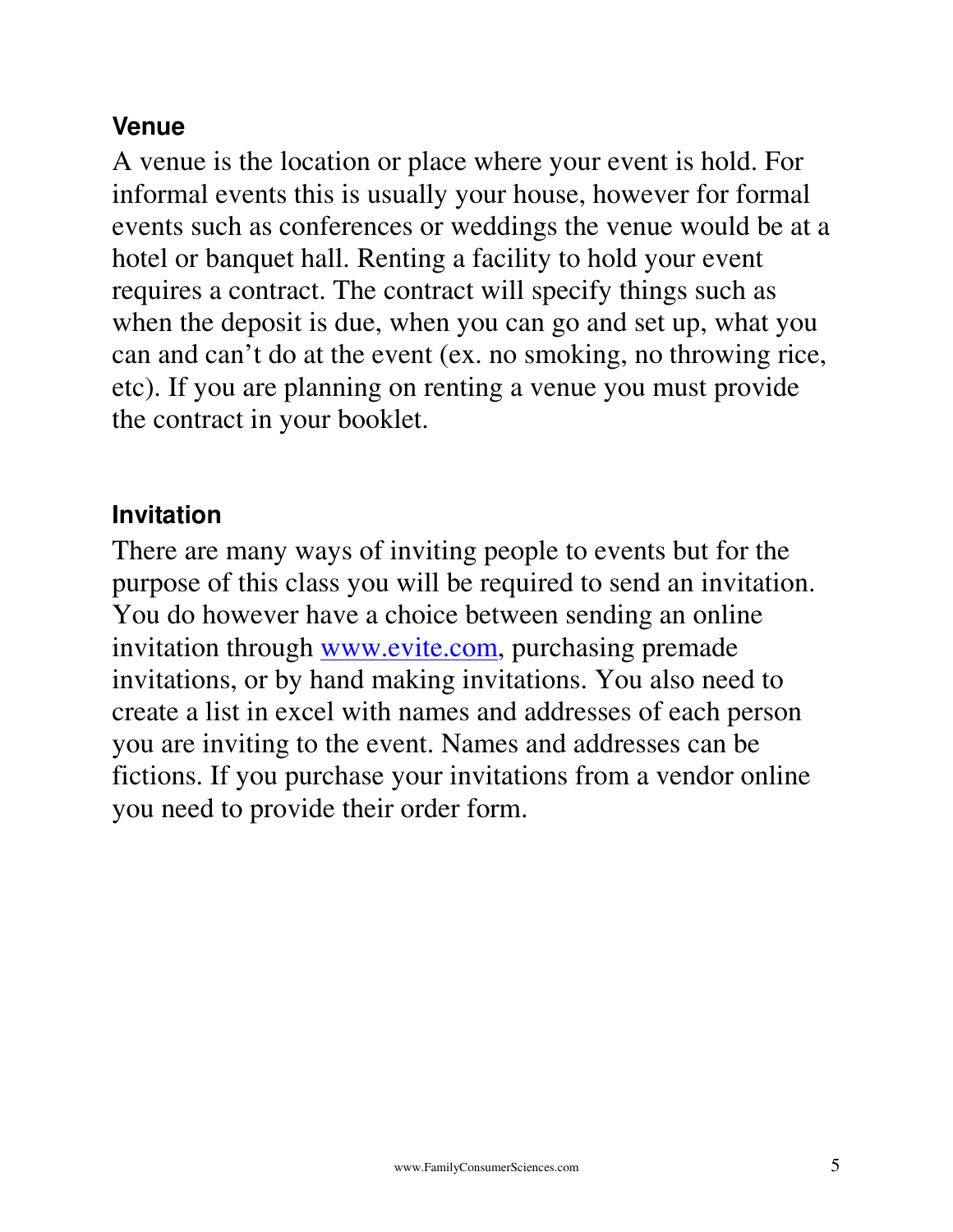## **Menu**

Your menu must be written in proper format displayed creatively on one page. For a full meal your menu should contain at a minimum three appetizers, three beverages, two entrees, three sides, and two desserts.

Please also include pictures of each dish either with the recipes or on a separate sheet but not on your menu. If you are making any of the food items you need to include the recipes and a grocery list in your booklet. If your food is catered you need to find a local caterer to get prices from and fill out their order form and include it in your booklet. All food costs must be added as line items to your budget.

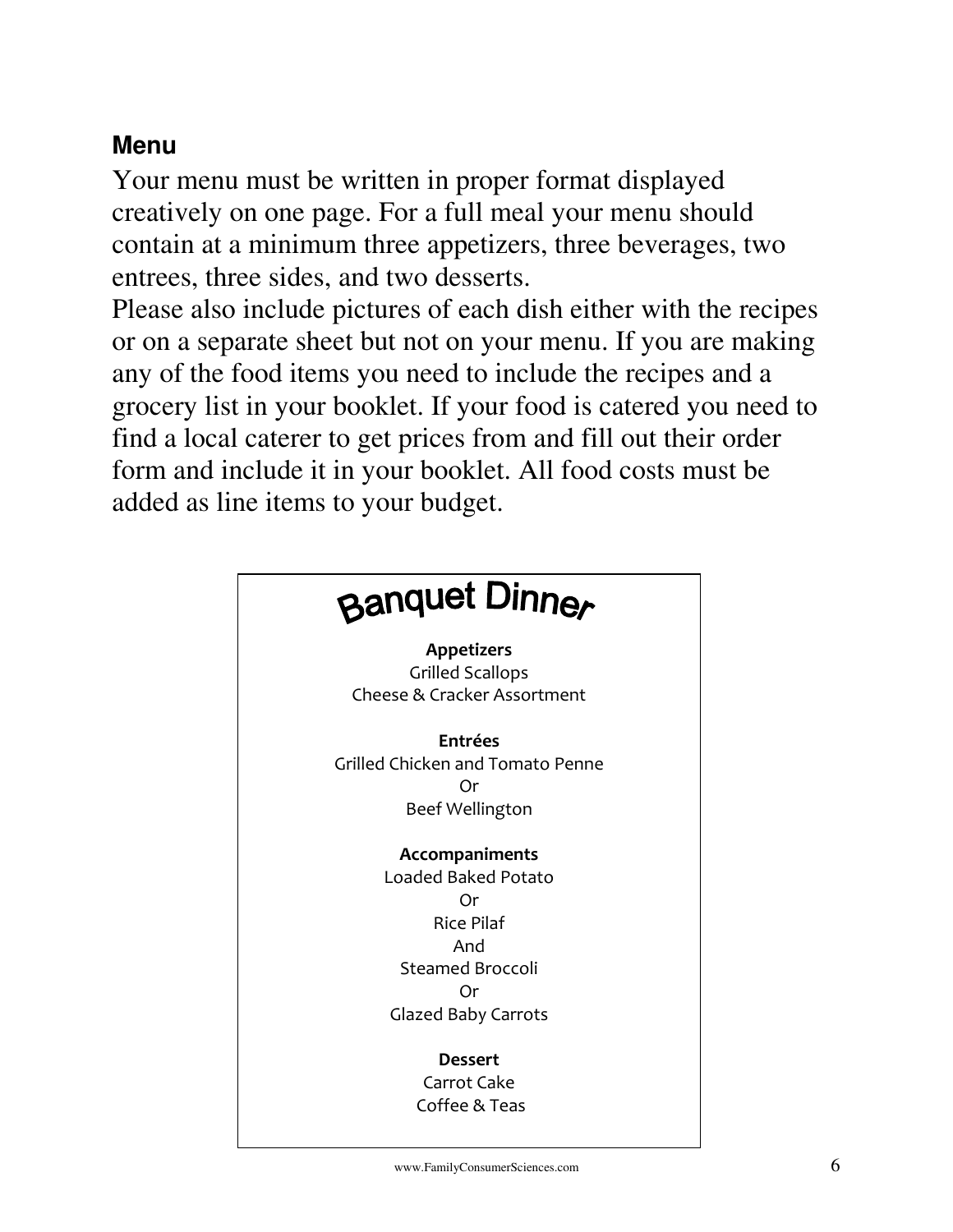## **Table Setting**

You are to create a computer generated picture of how your tables and buffet tables will be set up. The placement of the items must be set correctly. Napkin is placed to the left of the plate or on top or in front of the plate. Napkins should be neatly folded for a nice presentation. The plate should be centered in front of chair approximately 1 inch from the edge of the table. Forks are on the left in order by course; knives and spoon are on the right in order by course. The glass is placed above the knife in the upper right hand corner.

If you have a buffet it should flow smoothly with plates on one end, food in the middle with serving utensils, and flatware, napkins, and drinks on the opposite end so you don't have to carry with you through the whole buffet!

Your computer generated drawing should be in color with a title at the top of the page. Each item should be labeled at least once or provide a key to follow.

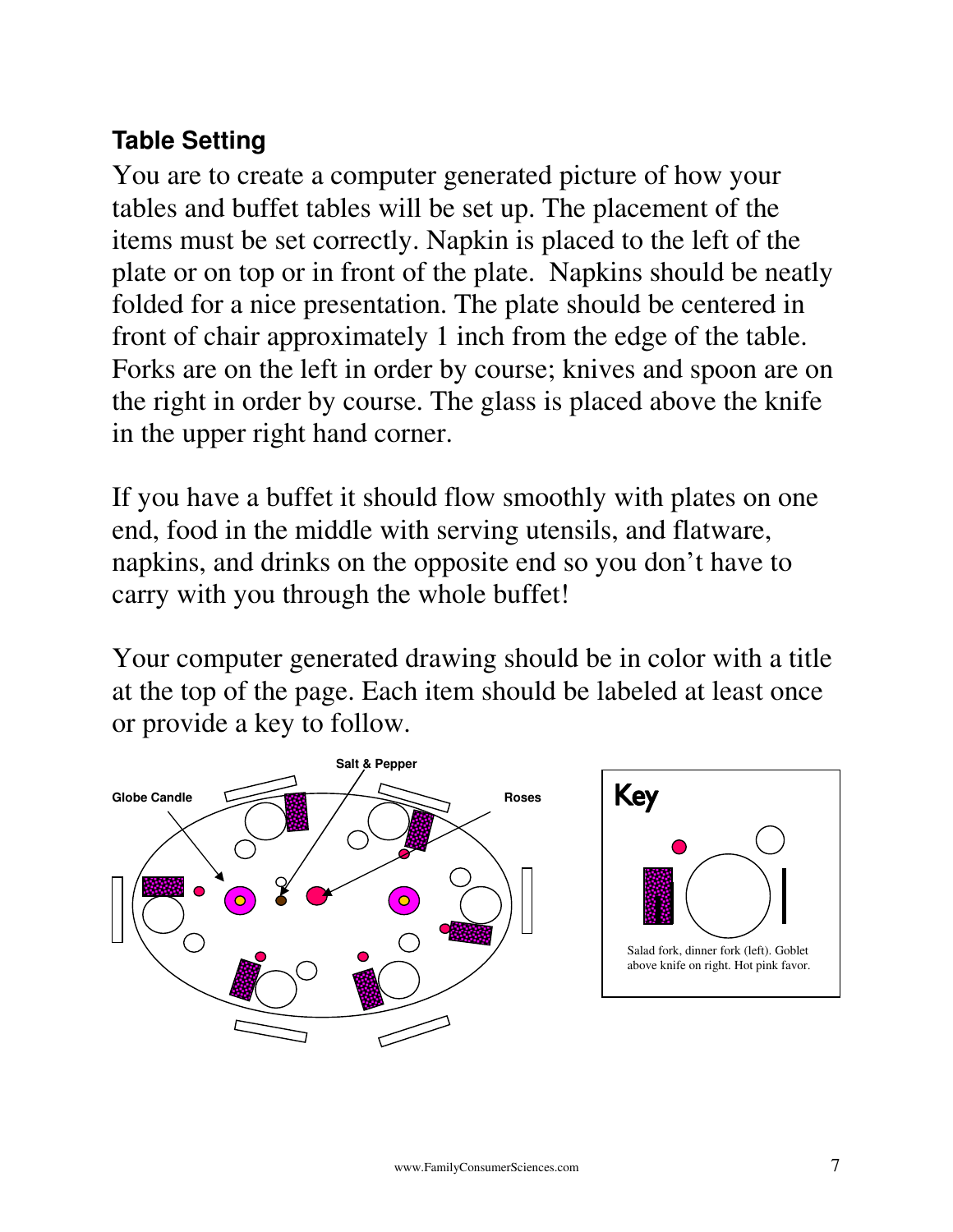## **Seating Arrangements**

If you would like to designate where your guests should sit at the event you should provide a "floor plan" or chart that is labeled with your guests' names and table numbers. The reason for seating charts is to make guests feel comfortable especially if several different groups of people will be attending that are not yet acquainted. Weddings are the most common type of event with seating charts. In general it is a good idea to seat people with similar interests or back grounds at a table. It is also a good idea to plan on purposefully splitting people up that may be in conflict with one another like a woman and her ex-husband or two uncles that can't stand each other. If you want your guests to decide where they sit you do not have to make up a chart.

## **Decorations**

It is undoubtedly the decorations that can make an event special. To give us an idea of what your event will look like fully decorated you need to create either a diorama or drawing of at least one room of your event. You should include decorations in your depiction of your event.

You are also required to provide examples of at least two decorations. More are always welcome and will count as extra credit. Decorations can either be handmade or store bought. You will display your decorations at the Exposition. You may want to consider making/buying one or more of the following: centerpieces, favors, place cards, chair covers, and room/wall decorations.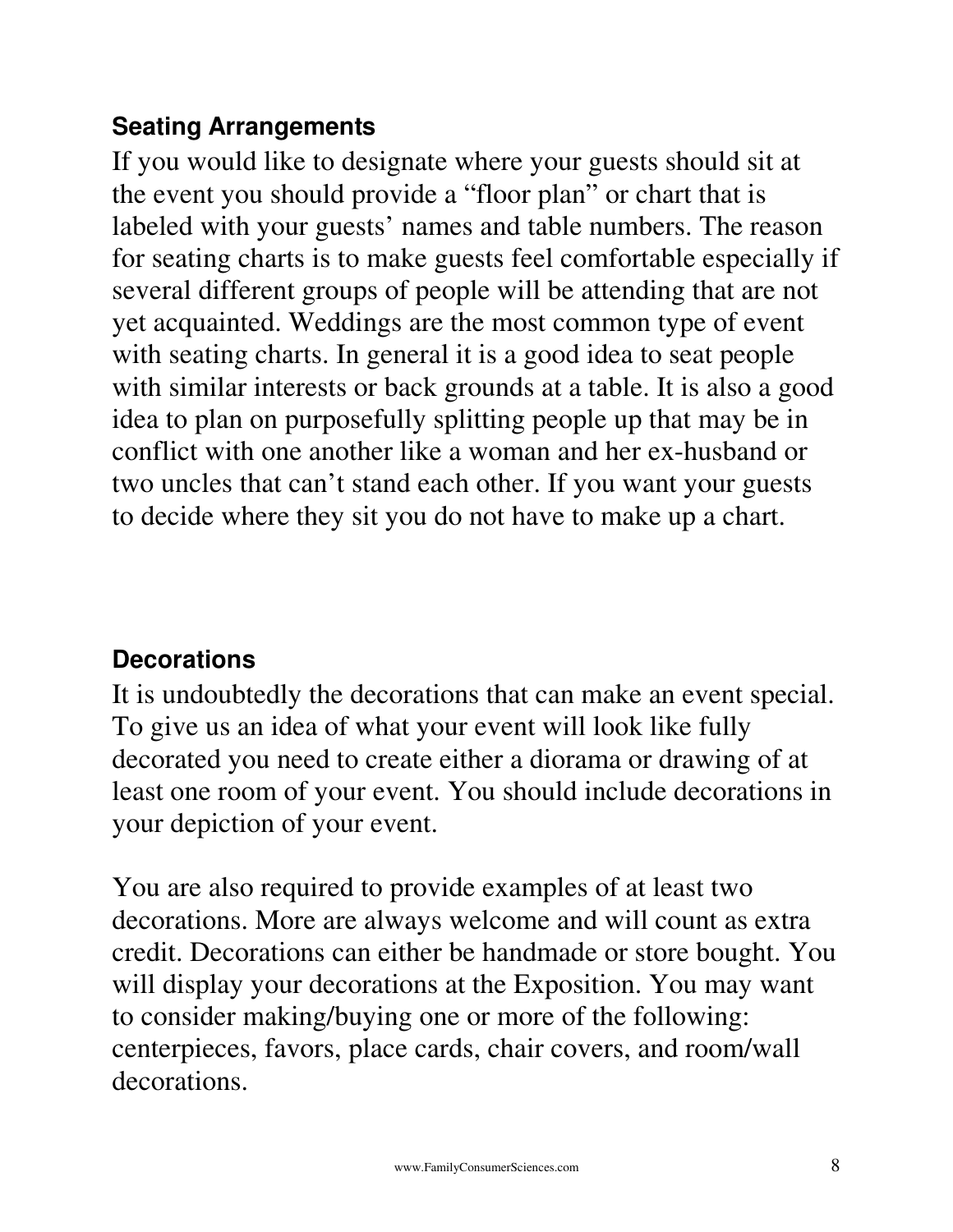## **Floor Plan**

You are to create a bird's eye view picture of the room or rooms that your guests will be in during your event on graph paper. You should include all details such as door ways, windows, stairs, etc. You should arrange the furniture the way you would have it set up for your event. Your furniture should allow for easy traffic flow or movement of guests from one area to another area of the event. One example of this is placing tables so that they are spaced far enough apart that people can excuse themselves at dinner to use the bathroom and be able to get out. Your drawing will be graded on neatness, proportion, use of correct interior design symbols, and the labeling of every piece of furniture.

## **Materials & Supply List**

This is basically just a long categorized list of everything you need for your event. This is especially important if you are going to have your event somewhere besides your house. Things like duct tape, ice, scissors, staples etc. often get overlooked when having parties off site and often create last minute panics sending someone rushing to the store. This list is to help you remember and prepare for the details so the day of the event is as stress free as possible.

## **Entertainment**

Every event has some form of entertainment whether it is a board game, guest speaker or DJ. If you have homemade entertainment such as watching a movie, or playing a game you need to just add it your program. However, if you are planning on hiring a DJ or live band you need to get their contract, sign it, and put it in your booklet.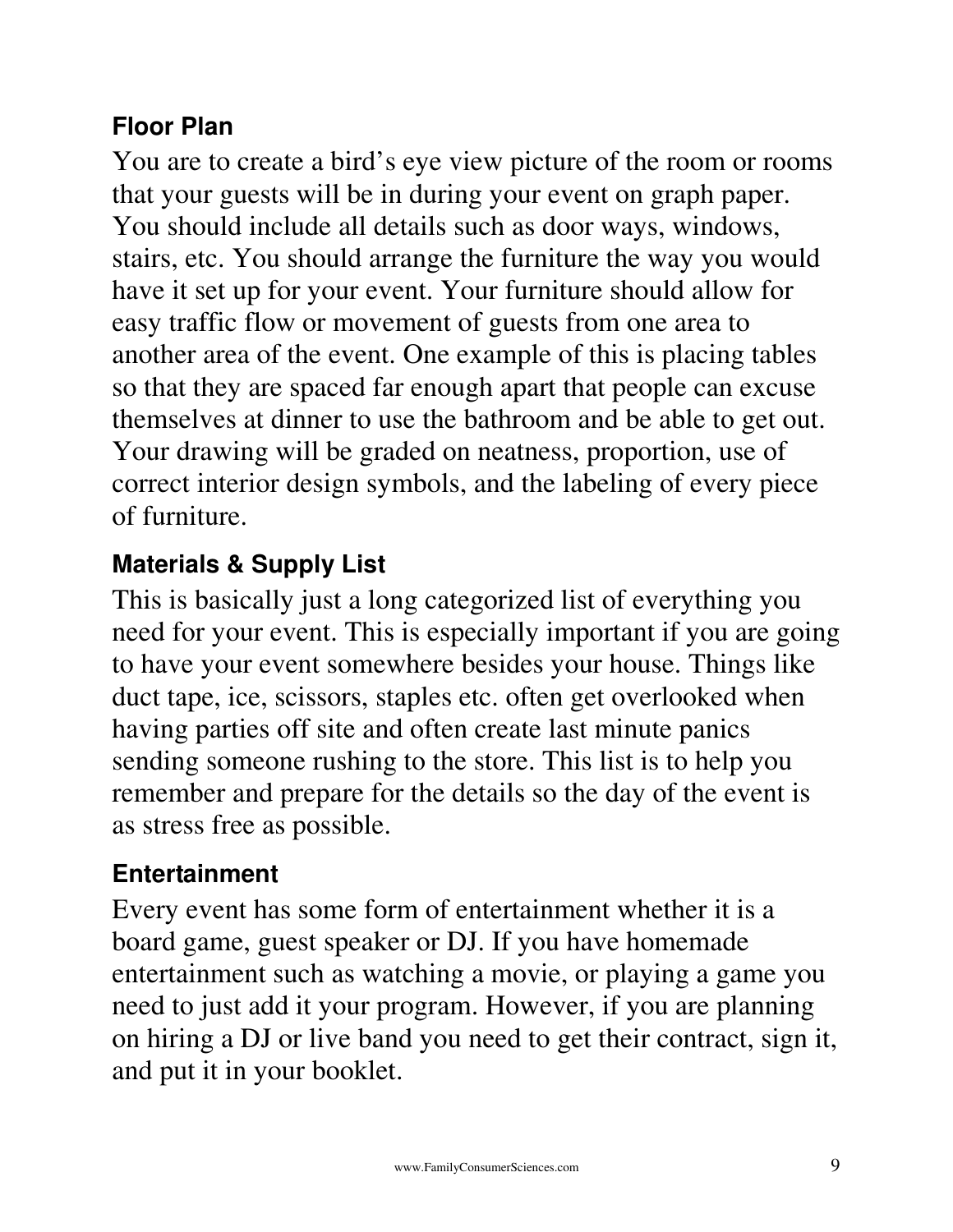## **Program**

The program is the list of events or activities that are going to take place starting when the guests arrive. Remember the "To Do List" contains all the things you are going to do before the guests arrive. The program is what you share with your guests sometimes formally printed on nice paper like at a wedding or sometimes just verbally at the beginning of an event. The program starts with guests arriving. You should allow at least fifteen minutes from your event starting time to allow guests to arrive before starting the first activity or have an activity like hors d'oeuvres for guests to occupy themselves while waiting for everyone to arrive. The program should have realistic timing for each activity and sufficient transition timing between events. For instance a large wedding would need more time to switch or transition from eating diner to cutting the cake than a small gathering at your house would need. The program should be formatted as follows with the time period on the left side accompanied by a brief statement of the activity.

### Example: Example:

6:00-6:30 Guests arrive & Appetizers

6:30-7:00 Dinner

7:00-8:00 Entertainment: Dancing

8:30-9:00 Seated Dessert

9:00-10:00 Talking & Farewells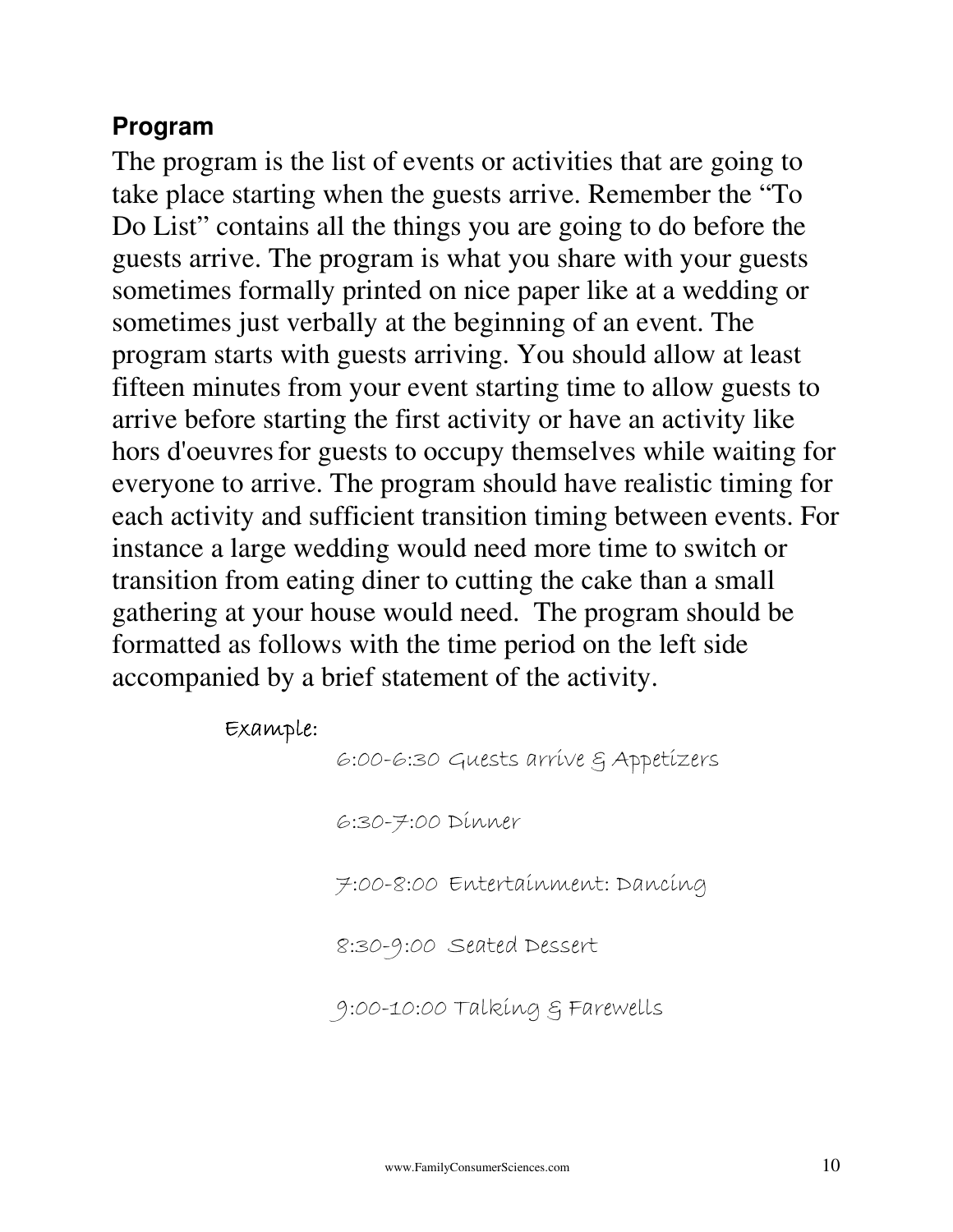## **Budget**

Everything that you will spend money on for your event needs to be added to your budget. Typically you would come up with a estimated budget for your event first then actually spend the money that was designated for each category. So for the estimated budget you may say I want to spend \$5000 for the reception, \$1000 of it is for food, \$1000 is for a cake, \$1000 for decorations, \$500 for a DJ, etc. These would be estimates when in reality your DJ may cost you \$450. The other \$50 can be spent on something else. A budget helps you focus on how much you can spend per category. For this project you are going to research the cost of everything you would purchase for your event. There is no limit on how much you can spend unless you want to challenge yourself to spend under a certain amount. You will enter all of this information in an Excel spreadsheet as is seen below. You need to select a category for each line item. Categories would be things like Food, Decorations, Venue, Entertainment, etc. You need to make sure that all items that are needed for the event are listed. You cannot say you are going to have a moon bounce in another section of your booklet but not include the cost of renting it in your budget.

| Category   | <b>Description</b>    | Quantity | Cost  | Unit       |  | <b>Extended Price</b> |  |  |
|------------|-----------------------|----------|-------|------------|--|-----------------------|--|--|
| Decoration | <b>Paper Lanterns</b> | 5        | \$2   | each       |  | 10.00                 |  |  |
| Food       | <b>Potato Chips</b>   |          | \$4   | <b>Bag</b> |  | 4.00                  |  |  |
| Venue      | <b>Hall Rental</b>    |          | \$500 | Hall       |  | 500.00                |  |  |
|            |                       |          |       |            |  |                       |  |  |
|            |                       |          |       | Total:     |  | 514.00                |  |  |

## Event Budget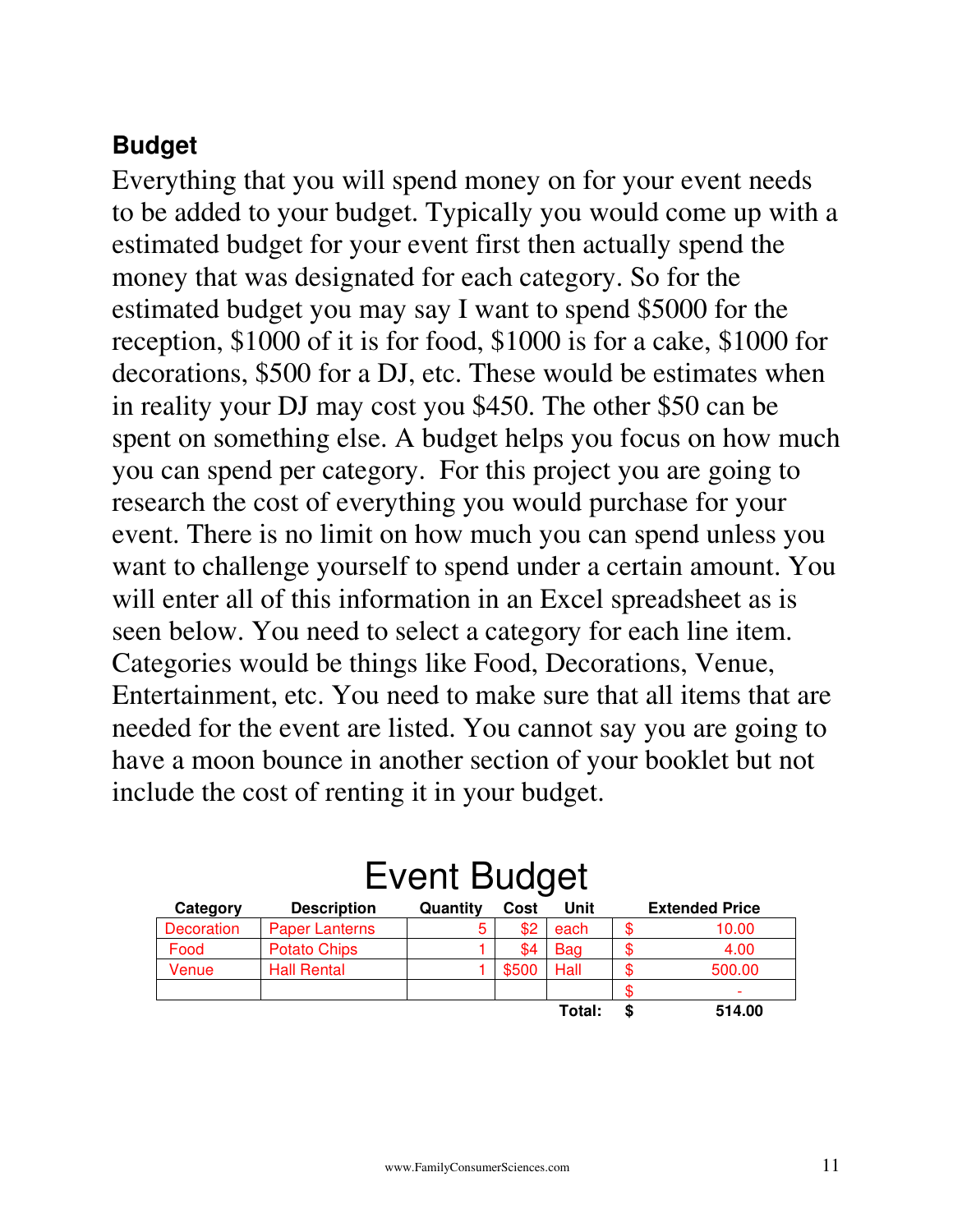## **Vendors**

Vendors are companies that you rent or get equipment or services from for an event. Some examples of common items to get from a vendor are table linens, popcorn machines, moon bounces, cotton candy machines, china and silverware, large tents, bubble machines, flowers, cakes or food, fog machines, chair covers, event insurance etc. Vendors will have you sign a contract for their services. It is very important to read the contract thoroughly before signing. Some contracts will not give you a refund if your event is snowed out, some will charge a rebooking fee; that's why it's important to read the fine print! It is not necessary to hire a vendor or vendors for every event. Some small gatherings will have homemade fun and require no outside entertainment or equipment. Other events like weddings will require multiple vendors and therefore more vendor's schedules and contracts to keep track of. If you use a vendor(s) for this project you must supply their contract, fill it out, and put it in your booklet to turn in.

## **Hosting Brochure**

You are to make a useful brochure that you could give other people hosting their own parties with valuable hosting information in it. I suggest that you use Microsoft Publisher but if you don't have that program you can use the brochure maker found at www.mybrochuremaker.com. The brochure must contain at least ten relevant hosting facts, be colorful with good quality pictures, be organized, flow nicely, and use correct grammar, capitalization, and spelling.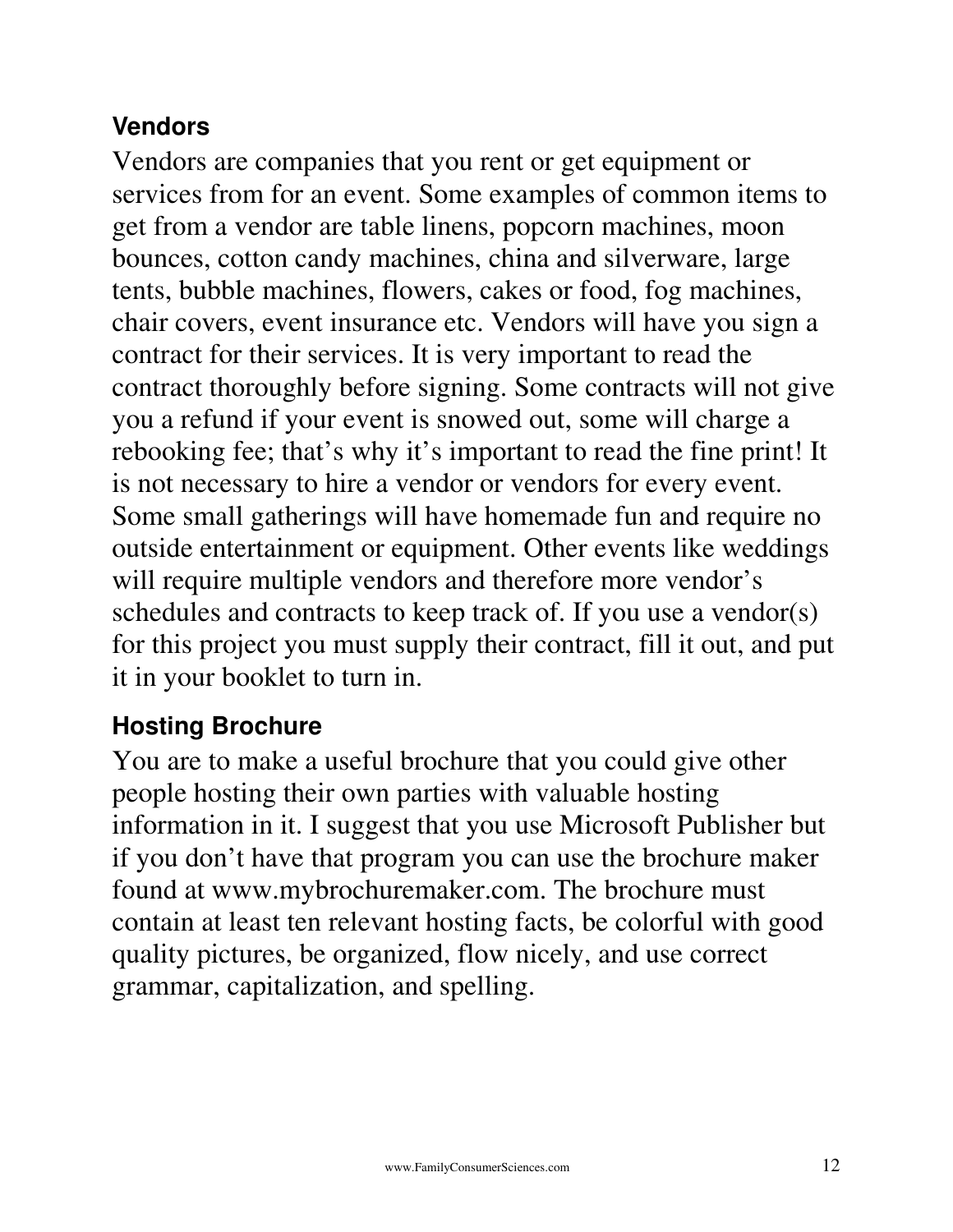## **Exposition Presentation**

You will present your event at the Art Exposition. This counts as your final exam grade. You should come *at least* a half a hour early to set up your display. Each student will display his/her project on a large round table. You need to bring a table cloth or ask to borrow one from the culinary room. Your table display should include one place setting, your diorama or drawing of your event decorations, at least one decoration like a centerpiece or favor, one item from your menu (60 servings), your invitation, and event booklet (presented neatly in a 3 ring binder with sheet protectors and cover page). You also need to dress to fit the theme of your event. If your event is formal you should be dressed up!

Please keep in mind that if your menu item needs to be kept warm that you should bring an extension cord to keep things like crock pots, microwave ovens, etc plugged in. You need to provide serving spoons and individual portions of your menu item for the general public to sample. You are also welcome to bring background music that goes with the theme of your event just be sure you have an extension cord if you need one.

After you are set up you will talk about your event as people visit your table. Interacting with the public is part of your grade and I will be watching your interaction throughout the night in order to grade that part of the presentation. As the event winds down I will let you know when you can clean up and put the tables back. Leaving early or cleaning up early will deduct points from your exam grade.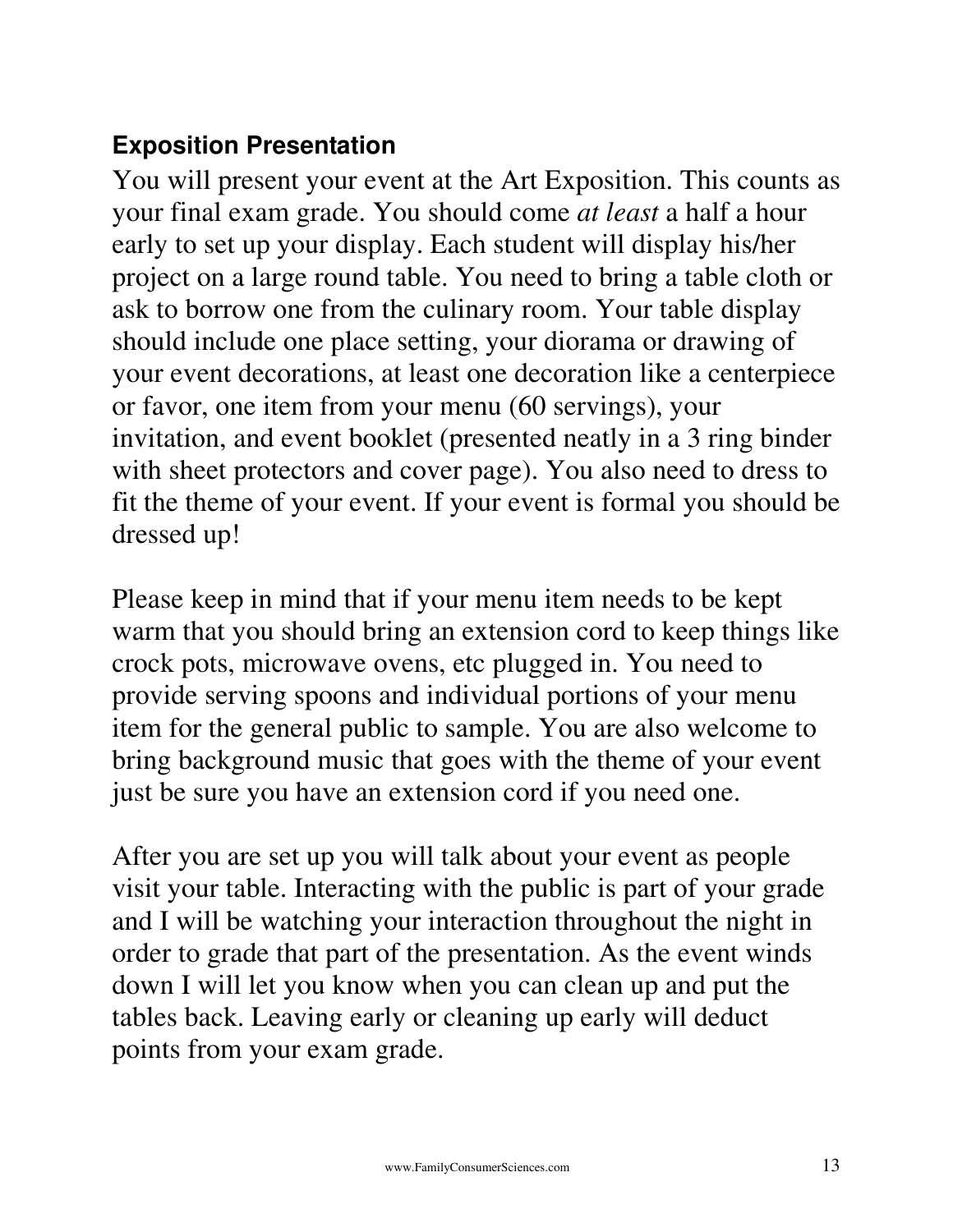## **EVENT PLANNING PROJECT RUBRIC**

### **Event Description**

• Description of the event, its purpose, theme, type entertainment, and number of guests invited **(35 pts)**

### **Event Details & Schedules**

- Chronological "To Do List" for days and hours leading up to event **(16 pts)**
- Program: flow of event activities that you would give or tell guests (ex. 6-7pm appetizers, 7-8pm dinner, 8-10 dancing) (**8 pts)**
- Materials & Supply List **(15 pts)**
- Budget (include cost of venue, caterer expenses, cost of hired entertainment, decorations, food, etc)**(20 pts)**

### **Decorations**

- Room Diorama, Picture, Drawing **(20 pts)**
- Sample decoration(s) (Favor, Centerpiece, Place Cards, etc) **(5 pts)**

### **Hosting Brochure**

• Hosting Brochure **(40 pts)**

### **Exhibit Presentation (48 pts)**

- Arrives early to set up
- Stays through entire Expo
- Display set up (how it looks)
- All components of portfolio are present **(**Booklet, decoration, diorama/picture/drawing, menu item, table setting)
- One dish is served to public: appearance, quality, served correctly in/on serving dish, utensils, proportioned, sanitary
- One table setting (ex. plate, napkin, utensils, glasses, etc)
- Presentation of project to public (public speaking)
- Dress to fit your theme and maintain a level of professionalism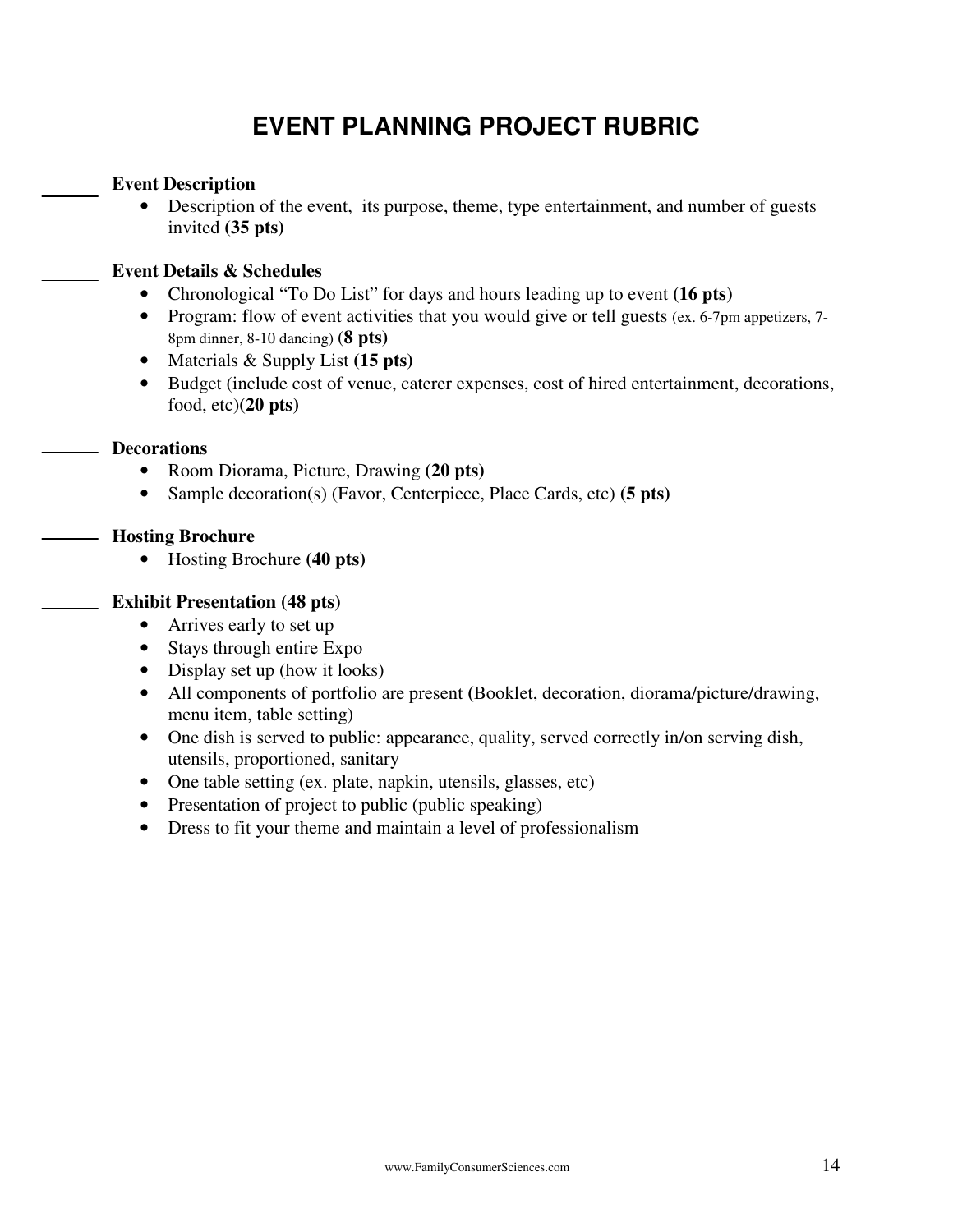### Check the appropriate option for your event

### **Vendors**

- Miscellaneous **(choose one)**
	- Rentals (ex. Table/Chair, linens, inflatable bouncers, silverware)
		- Provide vendor contract/order form filled out and add the costs to your budget **(5 bonus pts)**
	- No Rentals
		- Do nothing

### • Entertainment: **(choose one)**

- Hired Entertainment
	- Include vendor contract in booklet (ex. DJ contract filled out) **(5 bonus pts)**
- Homemade Entertainment
	- **Include detailed description of entertainment in "Event"** Description"

**Invitation** (choose one)

- Computer generated/sent invitation (ex. Evite.com)
	- Create a guest list in excel with names & addresses **(10 pts)**
	- **Print your online invitation (10 pts)**
- Handmade invitation
	- Create a guest list in excel with names & addresses **(10 pts)**
	- Provide one sample invitation & envelope (10 pts)
- Purchased Invitation from Store or Vendor
	- Create a guest list in excel with names & addresses **(10 pts)**
	- Completed order form if purchased from vendor **(5 pts)**
	- Provide one sample invitation & envelope (**5 pts**)

### **Table Setting**

- **Eating Arrangements:** (choose one)
	- Standing (cocktail style) some seating but nothing formal
		- Computer generated buffet sketch or butler service sketch **(25**
		- **pts)**

Seated meal at a set table

- Computer generated table setting sketch **(25 pts)**
- Buffet with set tables for eating
	- Computer generated buffet sketch **(12 pts)**
	- Computer generated table setting sketch **(13 pts)**
- **Seating:** (choose one)
	- Seating Chart
		- o Computer Generated Seating Chart **(5 bonus pts)**
	- No Seating Chart
		- o Nothing Required